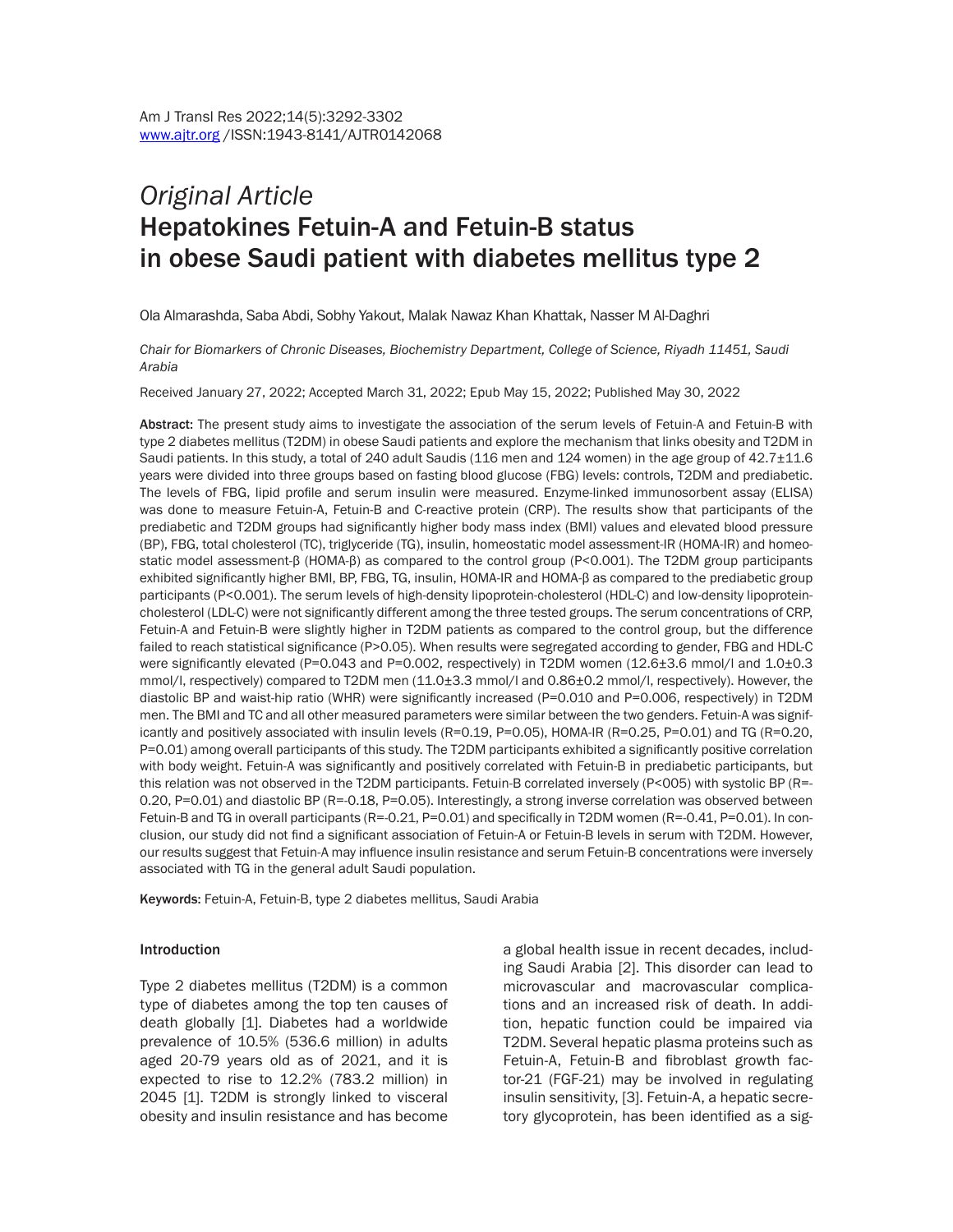nificant protein during fetal life. It is a natural tyrosine kinase inhibitor of the insulin receptor in the liver [3]. Furthermore, Fetuin-A is a critical component in the recovery phase of an acute inflammatory response, plays a role in insulin resistance, and is an independent predictor of type 2 diabetes. Furthermore, Fetuin-A acts as an essential novel mediator between diet and T2DM by inducing insulin resistance [4, 5]. Fetuin-B has been identified as a novel adipokine/hepatokine that significantly increases hepatic steatosis and mediates impaired insulin action and glucose intolerance [3]. Some studies suggest that high levels of circulating Fetuins are in line with insulin resistance and subclinical inflammation resulting in T2DM [4, 5].

Obesity is linked to a higher risk of developing T2DM. Although obesity is not the primary cause of T2DM, excessive carbohydrate consumption may result in an earlier onset of T2DM in genetically predisposed individuals. People genetically predisposed to develop T2DM are at high risk of becoming obese because of the inherent insulin resistance of their muscle and islet beta-cells, which promotes increased glucose and insulin release. Obesity is caused by increased hepatic glucose production and raised insulin levels due to insulin resistance [6]. The exact involvement of obesity in the association of the serum levels of Fetuin-A and Fetuin-B with T2DM in Saudi patients has not been fully clarified yet. Therefore, the present study is the first in Saudi Arabia to determine the association between serum Fetuin-A and Fetuin-B level in obese Saudi patients with T2DM. The present study may also help to explore the mechanism that links obesity and T2DM.

# Materials and methods

A total of 240 adult Saudi (116 men and 124 women) individuals consented to participate in this observational cross-sectional study. The participants were collected from the Chair for Biomarkers of Chronic Diseases in Biochemistry Department, College of Science, King Saud University in Riyadh, Saudi Arabia. The participants were divided into three groups: Group-1 comprised of healthy control (37.2±12.4 years), Group-2 comprised of prediabetic participants (42.2±11.6 years) and Group-3 comprised of obese/T2DM patients (48.3±10.9 years). Before starting the study, we obtained ethical approval from the Institutional Review Board (IRB) of King Khalid University Hospital, Riyadh (IRB number E-20-5500). The study excluded non-Saudis and pregnant women.

# *Anthropometric assessment and data collection*

Participants were asked to fill out questionnaires with demographic information and their past and present medical history. Anthropometric measurements with emphasis on clinical markers of adiposity were assessed. These included height (cm) and weight (kg) from which BMI was calculated [weight (kg)/height (m2)]. Waist (cm) and hips (cm) circumferences were also measured, and their ratio was determined. Blood pressure (BP) (mmHg) was recorded twice after 30 minutes of rest using the conventional mercurial sphygmomanometer, and the average reading was recorded. Blood samples (approximately 5 ccs) obtained from the participants were transferred immediately to a non-heparinized tube for centrifugation and serum was obtained. On the same day as the collection, the serum was transferred to a pre-labeled tube, stored on ice, and delivered to the Chair for Biomarkers of Chronic Disease (CBCD) at King Saud University. Before analysis, the delivered fasting serum samples were stored in a -20°C freezer.

# *Biochemical assessment*

The serum Fetuin-A and C-reactive protein (CRP) level were measured by sandwich enzyme immunoassay ELISA kit (R&D Systems Quantikine, Minneapolis, Minnesota, USA; Cat. #DFTA00, #DCRP00, #SCRP00, and #PDCR-P00, respectively). The intra and inter-coefficient of variation for Fetuin-A was 4.3% and 7.3%, respectively, and the intra and inter-coefficient of variation for CRP was 5.5% and 6.5%, respectively. The serum Fetuin-B levels were measured by sandwich enzyme immunoassay ELISA kit (Biovendor, Karasek, Czech Republic; Cat. #RD191172200R). The intra and intercoefficient of variation for Fetuin-B was 3.7% and 5.2%. The FBG, high-density lipoproteincholesterol (HDL-C), total cholesterol (TC) and triglycerides (TG) were measured by colorimetric methods using an automated chemical analyzer (Konelab, Thermo Scientific, Vantaa, Finland). The LDL-C was calculated using the Friedewald formula [LDL-C=TC-(HDL-C+(TG/5)] [7].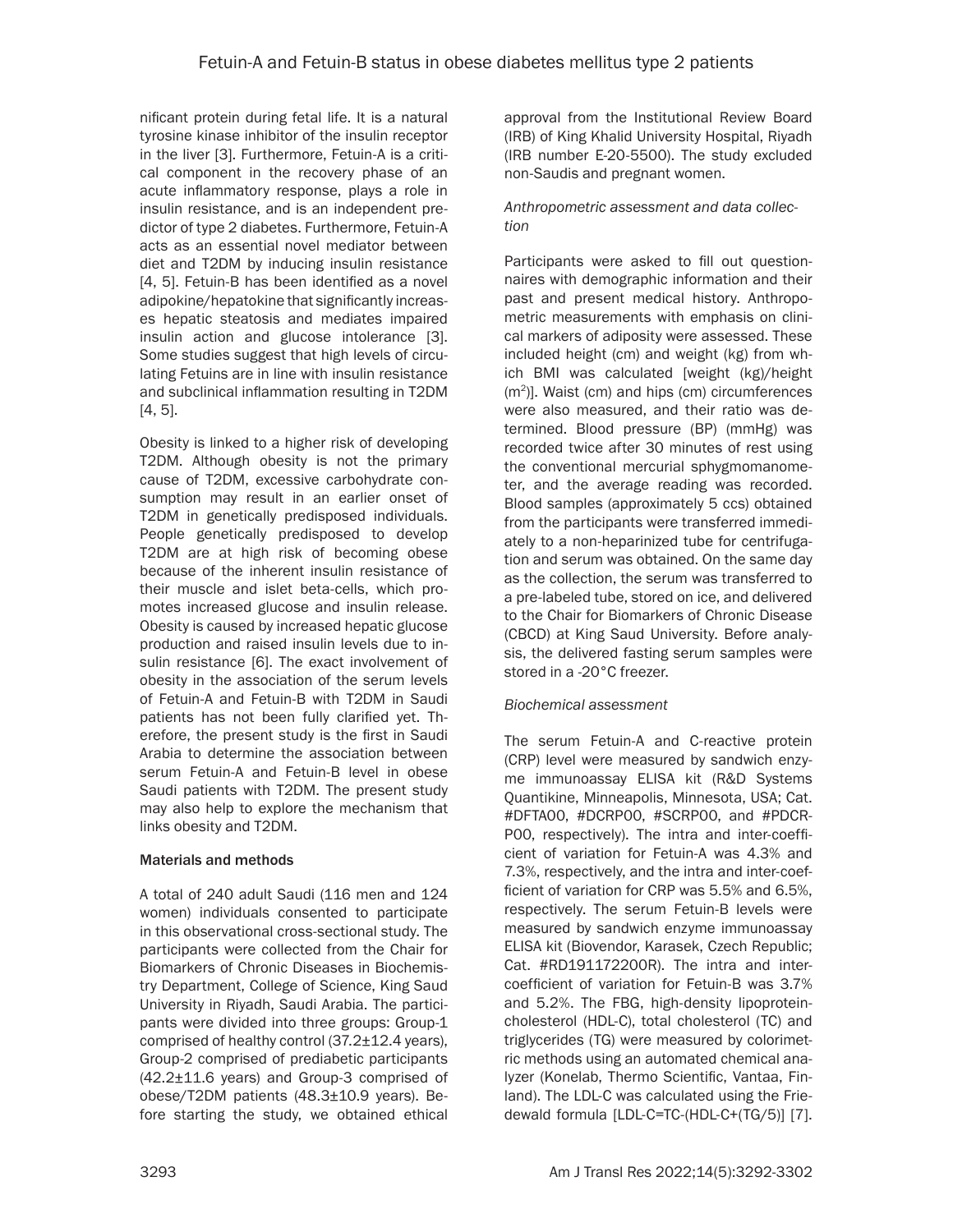| Parameters                          | Control           | Pre-Diabetics               | Obese/T2DM                      |         | P-Value Age & BMI adjusted P-value |
|-------------------------------------|-------------------|-----------------------------|---------------------------------|---------|------------------------------------|
| N(M/F)                              | 79 (39/40)        | 79 (41/38)                  | 82 (36/46)                      |         |                                    |
| Age (year)                          | $37.2 \pm 12.4$   | $42.2 \pm 11.6^{\text{A}}$  | $48.3 \pm 10.9^{A,B}$           | < 0.001 |                                    |
| Height (cm)                         | $162.2 \pm 8.4$   | $162.9 \pm 8.6$             | $160.9 \pm 7.5$                 | 0.272   |                                    |
| Weight (kg)                         | $61.1 \pm 10.8$   | $83.8 \pm 19.5^{\text{A}}$  | $86.9 \pm 12.8^{\text{A}}$      | < 0.001 |                                    |
| BMI $(kg/m2)$                       | $22.7 \pm 3.5$    | $31.6 \pm 6.9^{\text{A}}$   | $33.5 \pm 4.1^{A,B}$            | < 0.001 |                                    |
| <b>WHR</b>                          | $0.87 + 0.10$     | $0.91 \pm 0.1$              | $0.94 \pm 0.1^{\text{A}}$       | 0.002   | 0.141                              |
| Systolic BP (mmHg)                  | $113.3 \pm 10.9$  | $121.4 \pm 13.1^{\text{A}}$ | $128.3 \pm 11.8$ <sup>A,B</sup> | < 0.001 | 0.033                              |
| Diastolic BP (mmHg)                 | $73.3 \pm 5.7$    | 78.4±6.7 <sup>A</sup>       | $81.7 \pm 6.9^{A,B}$            | < 0.001 | 0.002                              |
| Glucose (mmol/l)                    | $4.6 \pm 0.6$     | $6.1 \pm 0.5^{\text{A}}$    | $11.9 \pm 3.6^{A,B}$            | < 0.001 | < 0.001                            |
| Cholesterol (mmol/l)                | $4.5 \pm 0.9$     | $4.9 \pm 1.1^{\text{A}}$    | $5.3 \pm 1.1^{\text{A}}$        | < 0.001 | 0.026                              |
| HDL Cholesterol (mmol/l)            | $1.1 \pm 0.3$     | $0.98 + 0.3$                | $0.96 \pm 0.3$                  | 0.055   | 0.645                              |
| LDL Cholesterol (mmol/l)            | $2.8 \pm 0.9$     | $3.2{\pm}0.9^{\text{A}}$    | $3.3 \pm 0.9^{\text{A}}$        | 0.006   | 0.386                              |
| Triglycerides <sup>#</sup> (mmol/l) | $1.2(0.9-1.7)$    | $1.6(1.0-2.2)^{A}$          | $2.0 (1.5 - 2.9)^{A,B}$         | < 0.001 | 0.004                              |
| Pro-inflammatory markers            |                   |                             |                                 |         |                                    |
| Insulin $(\mu U/ml)$                | $3.3(1.6-6.3)$    | $3.8(2.0-9.9)$              | $8.7(3.6-15.5)^{A}$             | 0.001   | 0.215                              |
| $HOMA-IR (\mu U/ml)$                | $0.73(0.14-3.73)$ | $1.02(0.20 - 11.8)^{A}$     | 4.10 $(0.12 - 26.7)^{A,B}$      | < 0.001 | < 0.001                            |
| $HOMA-B$                            | 65.5 (28.1-97.9)  | 32.2 (17.4-91.0)            | 21.1 (7.1-38.8) <sup>A,B</sup>  | < 0.001 | 0.001                              |
| $CRP$ ( $pg/ml$ )                   | $4.6(1.9-10.1)$   | $5.4(2.2-13.5)$             | $10.7(2.8-24.1)$                | 0.056   | 0.476                              |
| Fetuin-A (pg/ml)                    | $3.86 \pm 1.9$    | $3.96 \pm 1.8$              | $4.19 \pm 1.8$                  | 0.535   | 0.439                              |
| Fetuin-B (pg/ml)                    | $0.39(0.34-1.72)$ | $0.37(0.35-2.19)$           | $0.36(0.11-0.80)$               | 0.088   | 0.123                              |

Table 1. Clinical characteristics of pre-diabetic, obese/T2DM and control subjects

Note: Data presented as mean ± SD for continuous normal variables and medians (25<sup>th</sup> percentile, 75<sup>th</sup> percentile) for continuous non-normal variables. *P*-value is significant at 0.05 & 0.01 level. Superscripts A and B represent significant respectively for control and pre-diabetics data presented as coefficient (R). #denotes not normal.

The fasting serum insulin level was measured by using the chemiluminescence immunoassay Kit (LIAISON Insulin ([REF] 310360).

## *Statistical analysis*

Data were analyzed using SPSS (version 22 Chicago, IL, USA). Continuous data were presented as mean ± standard deviation (SD) for normal variables and non-Gaussian variables were presented in median  $(1<sup>st</sup>$  and  $3<sup>rd</sup>)$  percentiles. Categorical data were presented as frequencies and percentages (%). Besides, all continuous variables were checked for normality using the Kolmogorov-Smirnov test. Non-Gaussian variables were log-transformed before parametric analysis. An independent t-test and Manan-Whitney U tests were used to compare mean and median difference between gender for control, prediabetic and diabetic groups. One-way analysis of variance (ANOVA) and Kruskal-Wallis H test were performed for mean and median difference between groups (control, prediabetic and diabetic) and further Bonferroni test was performed for post-hoc analysis. Pearson's and Spearman's correlation analysis was performed for fetuin-A and fetuin-

B with anthropometrics, biochemical and proinflammatory markers. *P*-value <0.05 was considered statistically significant.

## Result

The mean age for all 240 participants (116 men and 124 women) was 48.3±11.6 years.

Table 1 summarizes the clinical characteristics of the participants from all three groups. The result showed a significant age difference, so after adjustment for age and BMI, the *p*-value was recalculated. The BMI of the obese/T2DM group was the highest  $(33.5\pm4.1 \text{ kg/m}^2)$  followed by the prediabetic group (31.6±6.9 kg/  $m<sup>2</sup>$ ) and it was the least for the control group  $(22.7\pm3.5 \text{ kg/m}^2)$ . The obese/T2DM subjects had significantly raised BP as compared to prediabetic subjects. Whereas the prediabetic subjects were significantly hypertensive as compared to controls. The fasting blood glucose was significantly raised in participants of the obese/T2DM group (11.9±3.6 mmol/l) as compared to prediabetics (6.1±0.5 mmol/l) and controls (4.6±0.6 mmol/l). Insulin levels were higher in the obese/T2DM group (8.7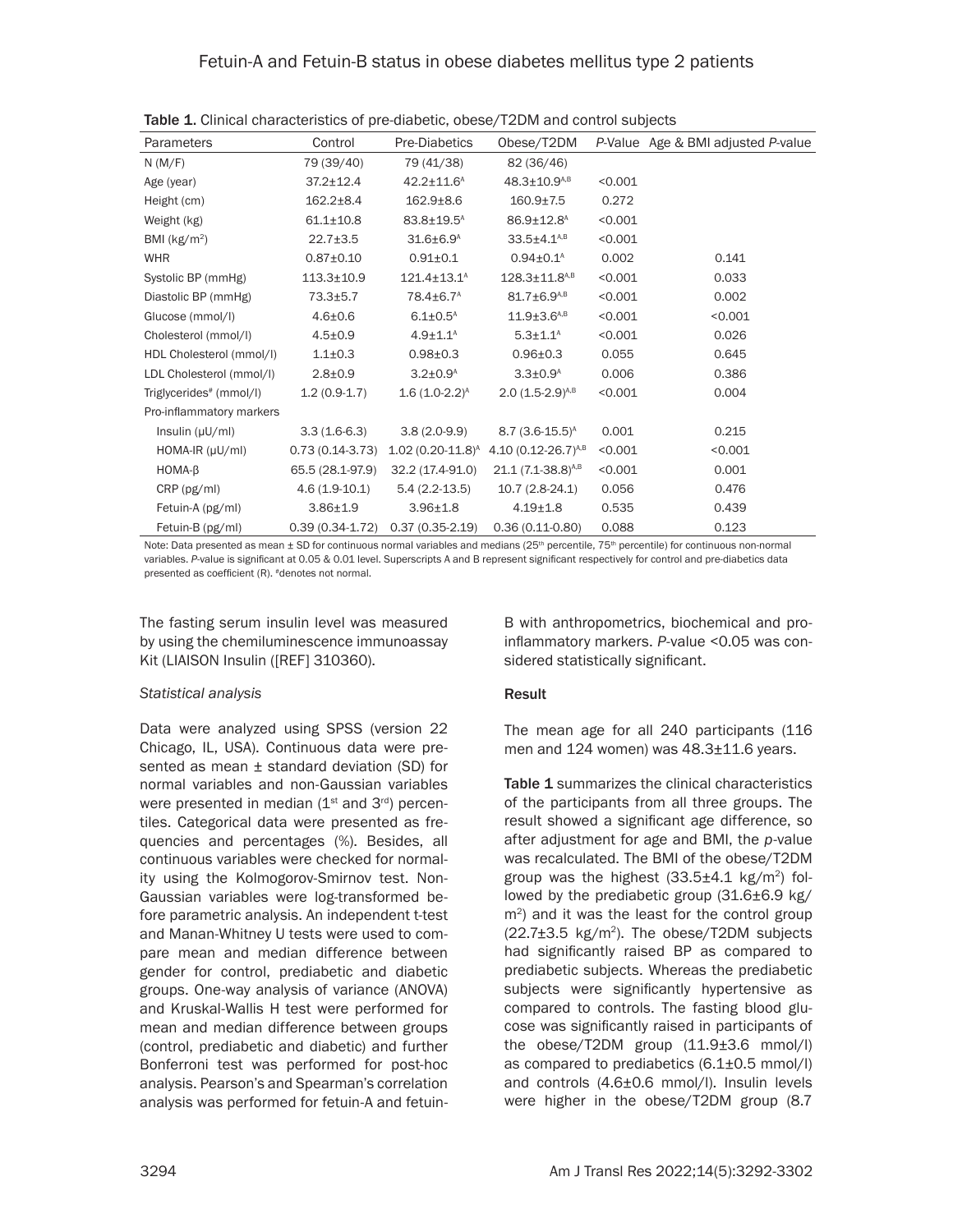|                                     |                   | Control           |         |                     | <b>Pre-Diabetics</b> |         |                    | Obese/Type 2DM                      |         |                    | All              |         |  |
|-------------------------------------|-------------------|-------------------|---------|---------------------|----------------------|---------|--------------------|-------------------------------------|---------|--------------------|------------------|---------|--|
| Parameters                          | Men               | Women             | P-Value | Men                 | Women                | P-Value | Men                | Women                               | P-Value | Men                | Women            | P-Value |  |
| N(M/F)                              | 39                | 40                |         | 41                  | 38                   |         | 36                 | 46                                  |         | 116                | 124              |         |  |
| Age (year)                          | $36.0 \pm 12.1$   | 38.4±12.8         | 0.39    | $43.7 \pm 11.9$     | 40.5±11.2            | 0.22    | $48.1 \pm 13.8$    | $48.5 + 8.1$                        | 0.87    | $42.3 \pm 13.4$    | $42.8 \pm 11.5$  | 0.83    |  |
| Height (cm)                         | $167.6 \pm 6.6$   | $156.7 \pm 6.2$   | < 0.001 | $167.7 \pm 8.2$     | $157.8 + 5.3$        | < 0.001 | $166.1 \pm 6.1$    | $156.8 + 5.9$                       | < 0.001 | $167.1 \pm 7.1$    | $157.1 \pm 5.8$  | < 0.01  |  |
| Weight (Kg)                         | $61.9 \pm 10.3$   | $60.3 \pm 11.5$   | 0.52    | 87.7±19.2           | 79.5±19.1            | 0.06    | $91.5 \pm 13.7$    | $83.3 \pm 10.8$                     | 0.003   | 80.2±19.8          | 74.9±17.2        | 0.030   |  |
| BMI ( $kg/m2$ )                     | $21.9 + 3.1$      | $23.5 \pm 3.7$    | 0.04    | $31.2 \pm 6.0$      | $32.0 \pm 7.7$       | 0.59    | $33.2 \pm 4.5$     | $33.8 \pm 3.6$                      | 0.48    | $28.7 \pm 6.8$     | $29.9 + 6.9$     | 0.16    |  |
| <b>WHR</b>                          | $0.92 \pm 0.10$   | $0.84 \pm 0.10$   | < 0.001 | $0.96 + 0.1$        | $0.86 + 0.1$         | < 0.001 | $0.97 + 0.1$       | $0.91 + 0.1$                        | 0.006   | $0.95 + 0.11$      | $0.87 + 0.10$    | < 0.01  |  |
| Systolic BP (mmHg)                  | $113.9 + 7.4$     | $112.8 \pm 13.6$  | 0.69    | $124.1 \pm 13.3$    | $118.4 \pm 12.3$     | 0.06    | 131.0±11.3         | 126.0±11.8                          | 0.06    | $123.1 \pm 12.9$   | $119.4 \pm 13.6$ | 0.04    |  |
| Diastolic BP (mmHg)                 | 74.3±6.3          | 72.4±4.9          | 0.17    | $80.0 \pm 6.1$      | 76.6±6.8             | 0.024   | $83.9 \pm 6.4$     | 79.9±6.9                            | 0.010   | $79.4 \pm 7.3$     | 76.5±6.9         | 0.002   |  |
| Glucose (mmol/l)                    | $4.6 + 0.6$       | $4.6 + 0.5$       | 0.63    | $6.1 \pm 0.5$       | $6.1 \pm 0.5$        | 0.92    | $11.0 \pm 3.3$     | $12.6 \pm 3.6$                      | 0.043   | $7.1 \pm 3.3$      | $8.0 + 4.2$      | 0.07    |  |
| Cholesterol (mmol/l)                | $4.3 \pm 0.8$     | $4.7 \pm 1.1$     | 0.12    | $5.0 \pm 1.2$       | $4.9 + 0.9$          | 0.68    | $5.3 \pm 1.0$      | $5.4 \pm 1.3$                       | 0.64    | $4.9 + 1.1$        | $5.0 \pm 1.2$    | 0.31    |  |
| HDL Cholesterol (mmol/l)            | $0.92 \pm 0.2$    | $1.2 + 0.3$       | < 0.001 | $0.89 + 0.3$        | $1.1 \pm 0.3$        | 0.004   | $0.86 \pm 0.2$     | $1.0 + 0.3$                         | 0.002   | $0.89 + 0.2$       | $1.10+0.3$       | < 0.001 |  |
| LDL Cholesterol (mmol/l)            | $2.7 \pm 0.8$     | $2.8 + 0.9$       | 0.41    | $3.1 \pm 1.0$       | $3.2 \pm 0.9$        | 0.85    | $3.3 \pm 0.8$      | $3.3 \pm 0.9$                       | 0.95    | $3.0 + 0.9$        | $3.1 \pm 1.0$    | 0.55    |  |
| Triglycerides <sup>#</sup> (mmol/l) | $1.2(0.9-1.7)$    | $1.1(0.8-1.6)$    | 0.29    | $2.1(1.2-2.7)$      | $1.4(0.9-1.8)$       | 0.002   | $2.0(1.5-2.9)$     | $1.9(1.4-2.9)$                      | 0.24    | $1.8(1.1-2.4)$     | $1.4(0.9-2.0)$   | 0.008   |  |
| Pro-inflammatory markers            |                   |                   |         |                     |                      |         |                    |                                     |         |                    |                  |         |  |
| Insulin $(\mu U/mI)$                | $3.3(1.5-5.2)$    | $3.5(2.1-6.4)$    | 0.62    | $6.2(2.8-14.9)$     | $3.4(1.8-4.4)$       | 0.06    | $8.0(2.4-31.9)$    | $9.1(3.6-12.7)$                     | 0.67    | $4.7(1.7-14.9)$    | $4.1(2.9-9.8)$   | 0.44    |  |
| HOMA-IR (µU/ml)                     | $0.70(0.14-3.73)$ | $0.73(0.16-2.15)$ | 0.93    | $3.46(0.33 - 11.8)$ | $0.98(0.2-10.3)$     | 0.040   | $4.1(0.12 - 26.7)$ | 4.10 (0.33-13.2)                    | 0.56    | $1.6(0.12 - 26.7)$ | $1.4(0.16-13.2)$ | 0.33    |  |
| $HOMA-B$                            | 61.1 (25.1-106.3) | 71.9 (44.6-97.9)  | 0.64    | 48.6 (17.4-126.3)   | 24.9 (15.4-39.5)     | 0.055   | 19.3 (7.4-96.1)    | $21.1(6.6-30.7)$                    | 0.32    | 42.7 (15.3-117.3)  | 27.3 (14.1-63.3) | 0.084   |  |
| CRP (pg/ml)                         | $2.6(1.1-8.9)$    | $5.5(2.3-10.3)$   | 0.23    | $4.5(2.2 - 10.3)$   | $6.0(3.3-13.6)$      | 0.45    | 4.9 (2.8-24.7)     | 12.2 (2.5-23.6)                     | 0.66    | $4.2(2.1-10.3)$    | $6.6(2.4-15.1)$  | 0.08    |  |
| Fetuin-A (pg/ml)                    | $4.29 \pm 2.3$    | $3.42 \pm 1.5$    | 0.06    | $4.12 \pm 1.6$      | $3.79 + 1.9$         | 0.42    | $4.34 \pm 1.9$     | $4.10 \pm 1.8$                      | 0.51    | $4.24 \pm 1.9$     | $3.78 + 1.7$     | 0.49    |  |
| Fetuin-B (ng/ml)                    | $0.39(0.14-2.23)$ | $0.39(0.35-1.58)$ | 0.71    | $0.37(0.33-2.73)$   | $0.36(0.35-1.95)$    | 0.67    |                    | $0.35(0.12-0.42)$ $0.36(0.09-1.19)$ | 0.67    | $0.38(0.1-1.9)$    | $0.37(0.2-1.4)$  | 0.81    |  |

Table 2. Clinical characteristics of pre-diabetic, obese/T2DM and control and all with respect to gender

Note: Data presented as mean ± SD for continuous normal variables and medians (25<sup>th</sup> percentile, 75<sup>th</sup> percentile) for continuous non-normal variables. P-value is significant at 0.05 & 0.01 level. Data presented as coeff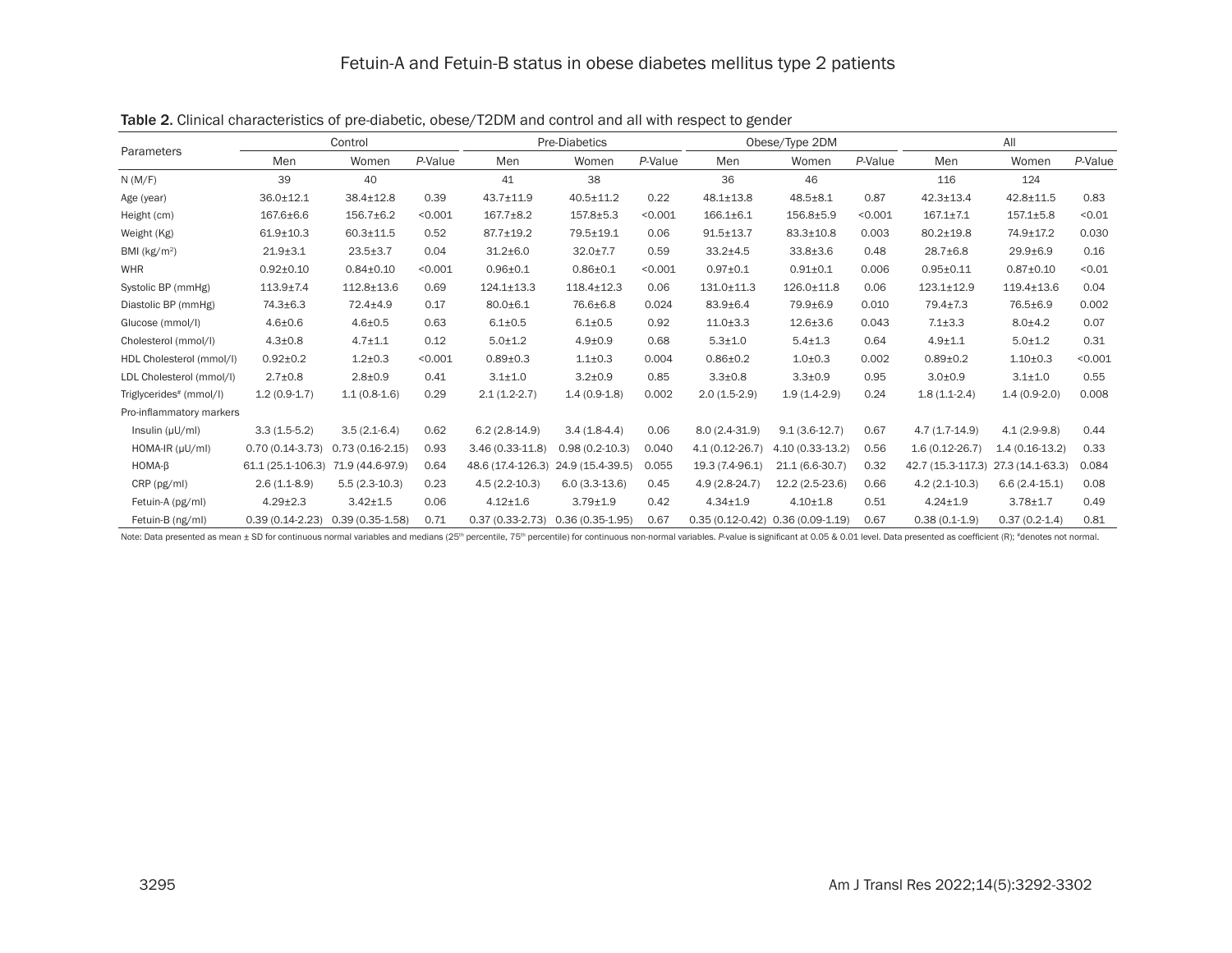(3.6-15.5) μU/ml) as compared to the control group (3.8 (2.0-9.9) μU/ml), while there was no difference in levels of insulin in prediabetics when compared to controls (3.3 (1.6-6.3) μU/ ml). TC was significantly higher in prediabetics (4.9±1.1 mmol/l) as compared to the control group (4.5±0.9 mmol/l). The LDL-C was higher in the obese/T2DM group (3.3±0.9 mmol/l) and prediabetic group (3.2±0.9 mmol/l) as compared to the control group (2.8±0.9 mmol/l); also, the levels of TG differed significantly in the obese/T2DM group (2.0 (1.5-2.9) mmol/l) and prediabetic group (1.6 (1.0-2.2) mmol/l) when compared to the control group (1.2 (0.9-1.7) mmol/l). Serum levels of CRP, Fetuin-A, and Fetuin-B were not significantly different between the study groups (diabetes and prediabetes) and the control group. Finally, the HOMA-IR in obese/T2DM was highest (4.10 (0.12-26.7) μU/ml) followed by prediabetic (1.02 (0.20-11.8) μU/ml) and it was lowest for the controls (0.73 (0.14-3.73) μU/ml). HOMA-β was highest in obese/T2DM (21.1 (7.1-38.8)) compared to prediabetic (32.2 (17.4-91.0)) and the control (65.5 (28.1-97.9)).

Table 2 summarizes the clinical characteristics of the three groups with respect to gender. The result showed no significant difference in serum CRP, Fetuin-A, and Fetuin-B between the study groups (men and women) in obese/T2DM groups compared to the control group. Overall, the levels of TG were found to be significantly higher (P=0.008) in men than in women, and this gender bias for TG was observed to be more significant (P=0.002) in the prediabetic men (2.1 (1.2-2.7) mmol/l) than women (1.4 (0.9-1.8) mmol/l), but it failed to reach significance among participants of obese/T2DM group and control group. Fasting blood glucose was significantly (P=0.043) elevated in obese women with T2DM (12.6±3.6 mmol/l) than men (11.0±3.3 mmol/l) of this group; other groups showed no gender difference in blood glucose level. Overall the men were significantly (P<0.01) taller than the women. Similarly, the waist-hip ratio (WHR) recorded for all men was significantly (P<0.01) higher than women who participated in this study. However, the levels of HDL-C were higher in women (1.10±0.3 mmol/l) than in men (0.89±0.2 mmol/l) overall groups. Overall the mean body weight was significantly (P=0.030) larger for the men  $(80.2<sub>±</sub>)$ 19.8 Kg) than women  $(74.9 \pm 17.2 \text{ Kg})$ , and as expected, it was significantly (P=0.003) higher among the obese men with T2DM (91.5±13.7 Kg) when compared to obese women  $(83.3\pm$ 10.8 Kg) with T2DM. Diastolic BP was comparable between men and women of the control group but was significantly higher among prediabetic men and the obese men with T2DM than in the case of women of these groups.

Table 3 summarizes the correlation analysis for Fetuin-A (pg/ml) with other parameters. Among all participants of this study, Fetuin-A was found positively associated with TG (P= 0.01, R=0.20), insulin levels (P=0.05, R=0.19) and HOMA-IR (P<0.01, R=0.25). Irrespective of gender, Fetuin-A was significantly and positively correlated to weight among the obese/T2DM participants (P=0.05, R=0.22). Also, Fetuin-A was significantly and positively correlated with Fetuin-B (P=0.05, R=0.24) in prediabetic participants. Fetuin-A was significantly and positively correlated with TG (P= 0.01, R=0.30) and negatively correlated with LDL-C (P=0.05, R= -0.23) in the control group. In women prediabetic participants, the Fetuin-A was significantly and positively correlated with Fetuin-B (P=0.05, R=0.35) and significantly but negatively correlated with diastolic BP (P=0.05, R= -0.36). In men's obese/T2DM group, Fetuin-A was significantly and positively correlated with HDL-C (P=0.05, R=0.34); in men's control group, Fetuin-A was significantly and positively correlated with TG (P=0.05, R=0.35) and negatively correlated with height and LDL-C (P=0.05,  $R = -0.38$  and  $P = 0.01$ ,  $R = -0.43$  respectively). Finally, in men prediabetic participants, the Fetuin-A was significantly and negatively correlated with height (P=0.05, R=-0.39).

Table 4 summarizes the correlation analysis for Fetuin-B (pg/ml) with other parameters. Among all participants of this study, Fetuin B was found significantly and negatively associated with systolic BP, diastolic BP and TG (P=0.01, R=-0.20 and P=0.05, R=-0.18 and P=0.01, R=-0.21 respectively). Irrespective of gender, in prediabetic participants, the Fetuin-B was found significantly and positively associated with Fetuin-A (P=0.05, R=0.24); also, the Fetuin-B was found significantly and negatively associated with glucose (P=0.05, R=-0.27). Among the women prediabetic participants, Fetuin-B was found to be significantly and positively associated with HDL-C (P=0.05, R=0.37)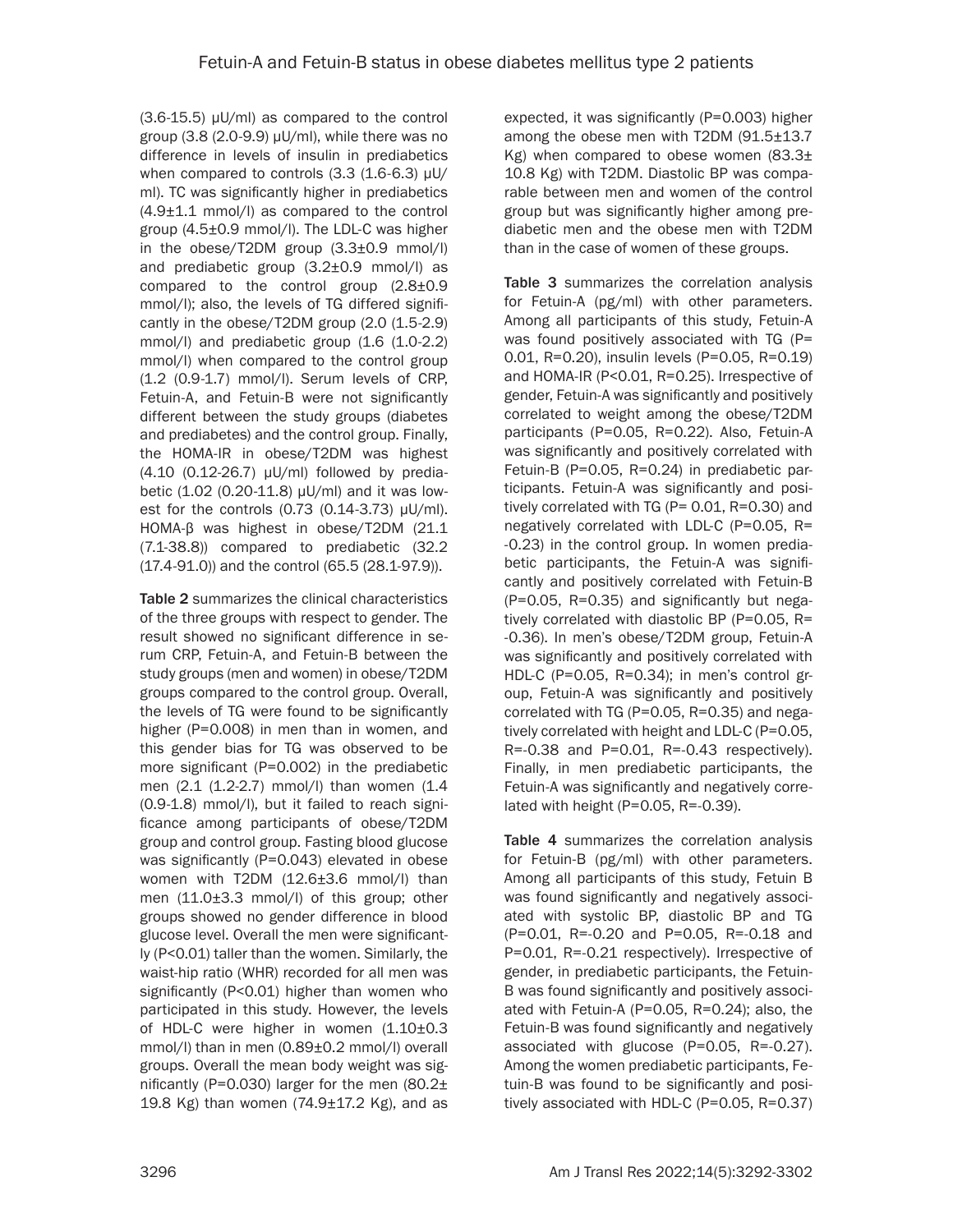|                                     | All       | All      |                          |                |           | Men                      |                | women   |                          |                |  |
|-------------------------------------|-----------|----------|--------------------------|----------------|-----------|--------------------------|----------------|---------|--------------------------|----------------|--|
| Parameters                          |           | Control  | Pre-<br><b>Diabetics</b> | Obese/<br>T2DM | Control   | Pre-<br><b>Diabetics</b> | Obese/<br>T2DM | Control | Pre-<br><b>Diabetics</b> | Obese/<br>T2DM |  |
| N(M/F)                              | 230       | 79       | 79                       | 82             | 39        | 41                       | 36             | 40      | 38                       | 46             |  |
| Age (year)                          | 0.06      | $-0.04$  | 0.05                     | 0.12           | $-0.03$   | 0.17                     | 0.12           | 0.01    | $-0.10$                  | 0.13           |  |
| Height (cm)                         | $-0.03$   | $-0.08$  | $-0.12$                  | 0.15           | $-0.38*$  | $-0.39*$                 | 0.23           | $-0.16$ | 0.03                     | 0.05           |  |
| Weight (Kg)                         | 0.08      | 0.00     | 0.00                     | $0.22*$        | $-0.22$   | $-0.06$                  | 0.29           | 0.28    | 0.01                     | 0.13           |  |
| BMI (kg/m <sup>2</sup> )            | 0.09      | 0.06     | 0.04                     | 0.15           | $-0.02$   | 0.14                     | 0.19           | 0.29    | $-0.03$                  | 0.11           |  |
| <b>WHR</b>                          | 0.10      | 0.05     | 0.08                     | 0.12           | $-0.16$   | 0.17                     | 0.13           | 0.10    | $-0.09$                  | 0.08           |  |
| Systolic BP (mmHg)                  | 0.08      | 0.07     | 0.04                     | 0.01           | 0.16      | 0.20                     | $-0.09$        | 0.01    | $-0.17$                  | 0.07           |  |
| Diastolic BP (mmHg)                 | 0.03      | 0.05     | $-0.07$                  | $-0.01$        | 0.02      | 0.21                     | 0.10           | 0.01    | $-0.36*$                 | $-0.15$        |  |
| Glucose (mmol/l)                    | 0.08      | 0.16     | $-0.17$                  | 0.03           | 0.12      | $-0.13$                  | 0.00           | 0.22    | $-0.21$                  | 0.09           |  |
| Cholesterol (mmol/l)                | $-0.03$   | $-0.16$  | $-0.05$                  | 0.05           | $-0.30$   | $-0.02$                  | 0.04           | 0.04    | $-0.10$                  | 0.06           |  |
| HDL Cholesterol (mmol/l)            | $-0.03$   | $-0.16$  | 0.01                     | 0.09           | $-0.14$   | $-0.14$                  | $0.34*$        | 0.03    | 0.19                     | $-0.01$        |  |
| LDL Cholesterol (mmol/l)            | $-0.11$   | $-0.23*$ | $-0.11$                  | $-0.05$        | $-0.43**$ | $-0.06$                  | $-0.15$        | $-0.02$ | $-0.17$                  | 0.02           |  |
| Triglycerides <sup>#</sup> (mmol/l) | $0.20**$  | $0.30**$ | 0.12                     | 0.15           | $0.35*$   | 0.17                     | 0.11           | 0.20    | 0.00                     | 0.19           |  |
| Pro-inflammatory markers            |           |          |                          |                |           |                          |                |         |                          |                |  |
| Insulin $(\mu U/ml)$                | $0.19*$   | 0.08     | 0.05                     | 0.19           | 0.05      | 0.04                     | 0.33           | 0.26    | 0.02                     | 0.00           |  |
| $HOMA-IR (µU/ml)$                   | $0.25***$ | 0.02     | 0.04                     | 0.17           | 0.08      | 0.04                     | 0.32           | $-0.09$ | 0.01                     | $-0.05$        |  |
| $HOMA-B$                            | 0.01      | 0.08     | 0.10                     | 0.18           | $-0.02$   | 0.10                     | 0.30           | 0.41    | 0.08                     | 0.04           |  |
| CRP (pg/ml)                         | $-0.03$   | $-0.11$  | $-0.08$                  | 0.11           | $-0.10$   | $-0.07$                  | $-0.07$        | $-0.09$ | $-0.10$                  | 0.14           |  |
| Fetuin-B (pg/ml)                    | 0.12      | 0.13     | $0.24*$                  | $-0.14$        | 0.09      | 0.12                     | 0.01           | 0.18    | $0.35*$                  | $-0.23$        |  |

Table 3. Correlation analysis for Fetuin-A (pg/ml) with other parameters

Note: Data presented as mean ± SD for continuous normal variables and medians (25<sup>th</sup> percentile, 75<sup>th</sup> percentile) for continuous non-normal variables. *P*-value is significant at 0.05 & 0.01 level. Data presented as coefficient (R); #denotes not normal; \*denotes significance at 0.05 level; \*\*denotes significance at 0.01 level.

|                                     |           | All     |                          |                |         | Men                      |                | women   |                          |                |  |
|-------------------------------------|-----------|---------|--------------------------|----------------|---------|--------------------------|----------------|---------|--------------------------|----------------|--|
| Parameters                          | All       | Control | Pre-<br><b>Diabetics</b> | Obese/<br>T2DM | Control | Pre-<br><b>Diabetics</b> | Obese/<br>T2DM | Control | Pre-<br><b>Diabetics</b> | Obese/<br>T2DM |  |
| N(M/F)                              | 230       | 79      | 79                       | 82             | 39      | 41                       | 36             | 40      | 38                       | 46             |  |
| Age (year)                          | $-0.05$   | 0.08    | $-0.06$                  | $-0.04$        | 0.13    | $-0.07$                  | 0.19           | 0.05    | $-0.07$                  | $-0.26$        |  |
| Height (cm)                         | $-0.06$   | $-0.09$ | $-0.16$                  | 0.02           | $-0.11$ | $-0.35"$                 | 0.24           | $-0.35$ | $-0.01$                  | $-0.01$        |  |
| Weight (Kg)                         | $-0.05$   | 0.19    | $-0.08$                  | $-0.08$        | 0.24    | $-0.31$                  | $-0.01$        | 0.13    | 0.16                     | $-0.09$        |  |
| BMI ( $kg/m2$ )                     | $-0.04$   | 0.22    | 0.01                     | $-0.11$        | 0.35    | $-0.13$                  | $-0.13$        | 0.15    | 0.16                     | $-0.10$        |  |
| <b>WHR</b>                          | 0.04      | 0.02    | 0.10                     | 0.07           | 0.03    | 0.18                     | $-0.17$        | 0.00    | $-0.11$                  | 0.22           |  |
| Systolic BP (mmHg)                  | $-0.20**$ | $-0.12$ | $-0.14$                  | $-0.21$        | $-0.04$ | $-0.21$                  | $-0.17$        | $-0.18$ | $-0.06$                  | $-0.22$        |  |
| Diastolic BP (mmHg)                 | $-0.18"$  | $-0.09$ | $-0.19$                  | $-0.14$        | $-0.25$ | $-0.29$                  | $-0.26$        | 0.12    | $-0.10$                  | $-0.06$        |  |
| Glucose (mmol/l)                    | $-0.12$   | 0.15    | $-0.27*$                 | 0.04           | 0.07    | $-0.27$                  | 0.19           | 0.26    | $-0.29$                  | $-0.06$        |  |
| Cholesterol (mmol/l)                | $-0.05$   | $-0.08$ | $-0.05$                  | 0.05           | $-0.29$ | 0.00                     | 0.19           | 0.06    | $-0.15$                  | $-0.01$        |  |
| HDL Cholesterol (mmol/l)            | 0.10      | $-0.04$ | 0.10                     | 0.19           | $-0.15$ | $-0.08$                  | 0.18           | 0.05    | $0.37*$                  | 0.18           |  |
| LDL Cholesterol (mmol/l)            | $-0.02$   | $-0.02$ | 0.00                     | 0.01           | $-0.20$ | 0.18                     | 0.02           | 0.12    | $-0.22$                  | 0.01           |  |
| Triglycerides <sup>#</sup> (mmol/l) | $-0.21**$ | $-0.12$ | $-0.20$                  | $-0.19$        | $-0.09$ | $-0.34*$                 | 0.23           | $-0.17$ | $-0.14$                  | $-0.41**$      |  |
| Pro-inflammatory markers            |           |         |                          |                |         |                          |                |         |                          |                |  |
| Insulin $(\mu U/ml)$                | $0.19*$   | 0.08    | 0.05                     | 0.19           | 0.05    | 0.04                     | 0.33           | 0.26    | 0.02                     | 0.00           |  |
| HOMA-IR (µU/ml)                     | $0.25***$ | 0.02    | 0.04                     | 0.17           | 0.08    | 0.04                     | 0.32           | $-0.09$ | 0.01                     | $-0.05$        |  |
| $HOMA-B$                            | 0.01      | 0.08    | 0.10                     | 0.18           | $-0.02$ | 0.10                     | 0.30           | 0.41    | 0.08                     | 0.04           |  |
| CRP (pg/ml)                         | $-0.03$   | $-0.11$ | $-0.08$                  | 0.11           | $-0.10$ | $-0.07$                  | $-0.07$        | $-0.09$ | $-0.10$                  | 0.14           |  |
| Fetuin-B (pg/ml)                    | 0.12      | 0.13    | $0.24*$                  | $-0.14$        | 0.09    | 0.12                     | 0.01           | 0.18    | $0.35*$                  | $-0.23$        |  |

#### Table 4. Correlation analysis for Fetuin-B (pg/ml) with other parameters

Note: Data presented as mean ± SD for continuous normal variables and medians (25<sup>th</sup> percentile, 75<sup>th</sup> percentile) for continuous non-normal variables. *P-value is signifi*cant at 0.05 & 0.01 level. Data presented as coefficient (R); #denotes not normal; \*denotes significance at 0.05 level; \*\*denotes significance at 0.01 level.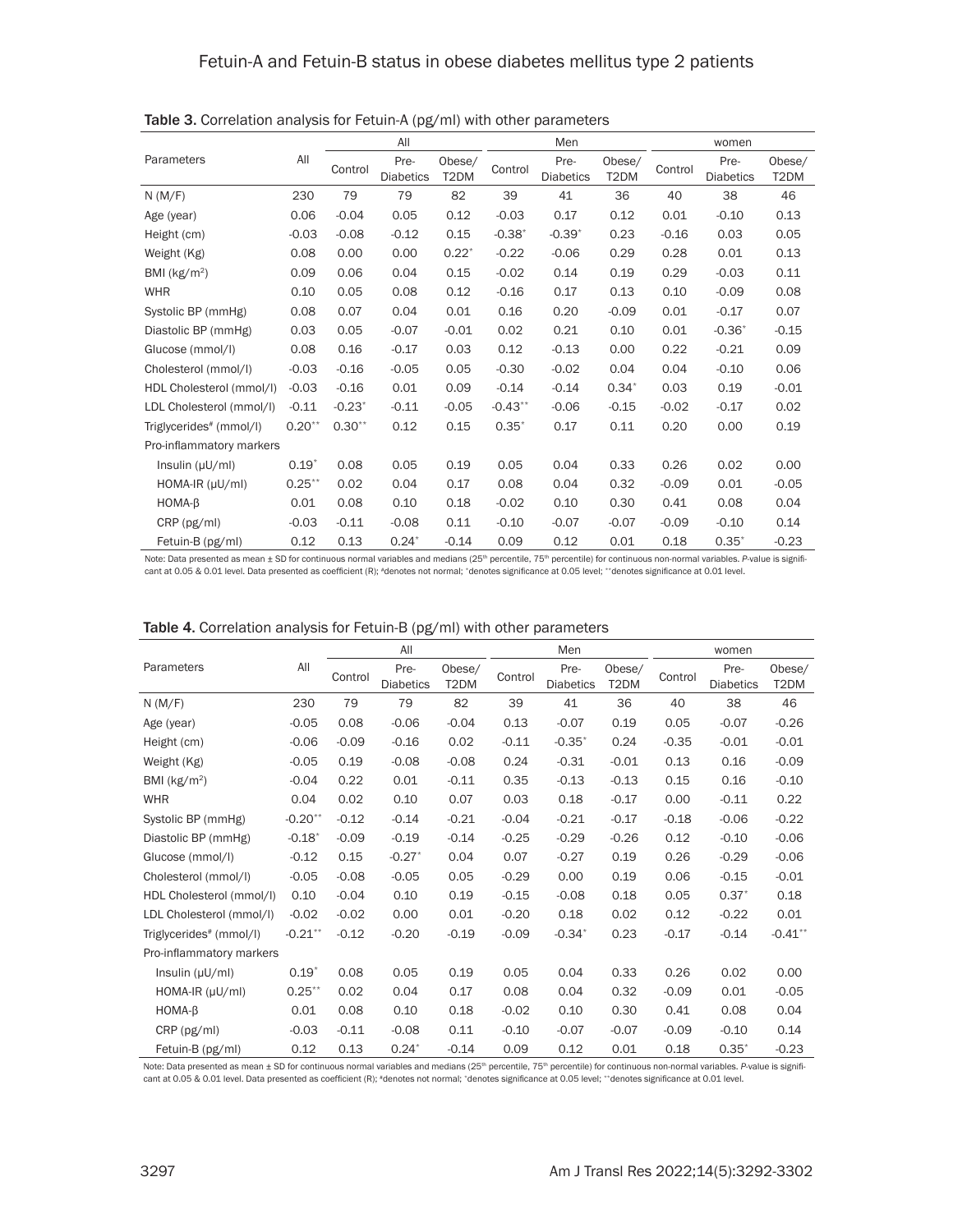and Fetuin-A (P=0.05, R=0.35). In women of control group, Fetuin-B was found significantly and positively associated with CRP (P=0.05, R=0.51). The obese women/T2DM participants showed that, Fetuin-B was found significantly and negatively associated with TG (P=0.01, R=-0.41). Finally, among the men of prediabetic group, Fetuin-B was found significantly and negatively associated with height, TG, and CRP (P=0.05, R=-0.35 and P=0.05, R=-0.34 and P=0.05, R=-0.44 respectively).

# **Discussion**

T2DM, robustly linked with obesity and insulin resistance, has become a global health issue in recent decades [1]. This disease adversely affects various vital organs and results in reduced life expectancy. The liver is one such organ that gets impaired because of T2DM. Fetuin-A and Fetuin-B are hepatic plasma proteins that have been implicated in T2DM pathogenesis since they may impair insulin secretions from β-cells, induce lower insulin sensitivity and causes subclinical inflammation [3]. So far as we know, the relationship of T2DM with Fetuin-A and Fetuin-B has been studied in several populations, but it has not been studied in Saudi Arabia yet. Thus, our present study is the first to investigate the association of serum Fetuin-A and Fetuin-B levels with T2DM in adult obese patients of Saudi ethnicity.

Based on glucose tolerance status, individuals with serum levels of FPG of ≥126 mg/dl (6.99 mmol/l) are classified as diabetic and those with FPG of 100-125 mg/dl (5.54 mmol/l-6.93 mmol/l) are classified as having prediabetes in the Saudi population [8, 9]. We followed these diagnostic criteria and stratified the study participants into three groups: non-diabetic (control), prediabetic, T2DM. Except for the participants of the control group, all other participants (prediabetic and T2DM) were obese (BMI>30).

Elevated serum levels of Fetuin-A were reported to be associated with T2DM and insulin resistance by studies done in Chinese [10] as well as in several other populations [11-13]. In concordance with some previous studies [14, 15], the difference in serum Fetuin-A levels between the three studied groups was insignificant in our result. Nevertheless, it is noteworthy that after simple regression analyses, serum Fetuin-A levels were in a significant direct correlation with HOMA-IR and insulin in overall participants of the current study. Thus, our results suggest that Fetuin-A may influence insulin resistance in the general adult Saudi population independent of obesity and glucose tolerance status. Our results reinforce previous studies which reported no differences in Fetuin-A levels between the T2DM and non-diabetic groups but demonstrated an independent impact of Fetuin-A on insulin resistance in non-diabetic subjects [14, 16]. Fetuin-A has been linked with insulin sensitivity in individuals who are free of diabetes or any other chronic disease [15, 17-20]. Thus Fetuin-A may play a physiological role in regulating insulin signaling. T2DM is characterized by insulin insensitivity due to insulin resistance, declining insulin production, and eventual pancreatic β-cell failure [21]. The T2DM and prediabetic groups in our study exhibited HOMA-IR values that were much higher than those for the control group, indicating that insulin resistance was prevalent among them. This agrees with HOMA-IR results determined previously in T2- DM Saudi patients [22].

The lack of difference in Fetuin-A levels between the three studied groups in the present study could be because the measured concentrations of Fetuin-A may have been masked in T2DM and prediabetic groups due to glycation of Fetuin-A in these participants. Further, the medications taken by prediabetic or T2DM participants could have altered the levels of Fetuin-A in serum. Although elevated glucose concentration has been demonstrated to increase the Fetuin-A gene expression, other factors can influence the synthesis and breakdown of this glycoprotein [23]. For example, proinflammatory cytokines can reduce the expression of the Fetuin-A gene [24]. Obesity is an important feature of metabolic syndrome and it predisposes individuals to a pro-inflammatory state via increased inflammatory mediators IL-6 and TNF-α [25, 26]. This is confirmed by several studies done on obese T2DM patients in Saudi Arabia [27], America [28, 29], India [30, 31] and Pakistani [32]. One study found high Fetuin-A levels in subcutaneous adipose tissues of obese diabetics not in circulation, suggesting that adipose tissues act as a sponge for Fetuin-A storage by temporary protection against excessive levels in circulation [33].

Cardiovascular risk factors like obesity, hyperglycaemia, hypertriglyceridemia, abnormal LDL-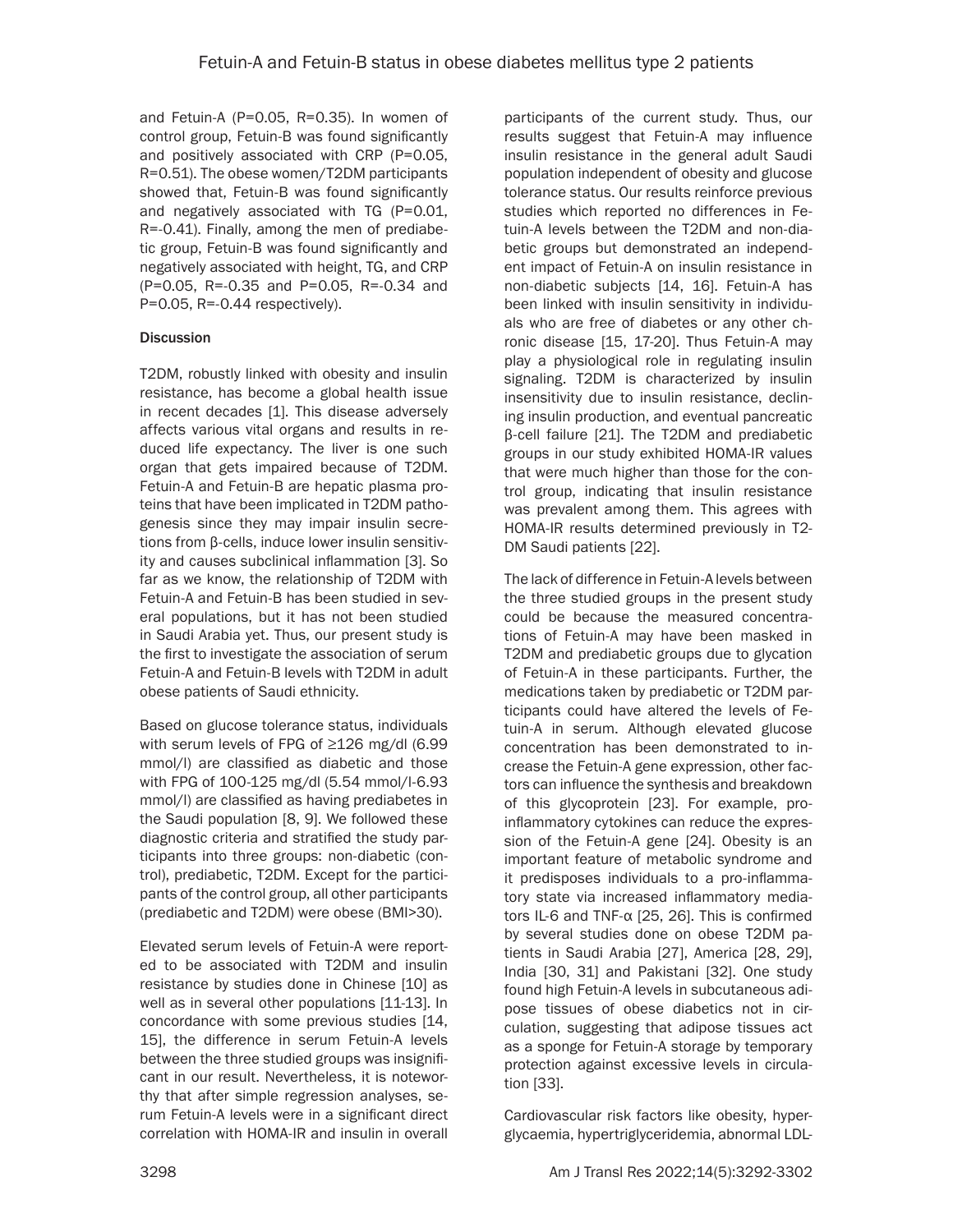C and HDL-C levels, and hypertension collectively represent metabolic syndrome (MetS). In the Arabian Gulf region, the prevalence of MetS varies from 20.7% to 37.2% in males and 32.1% to 42.7% in females. In Saudi Arabia, the ageadjusted prevalence of MetS in males and females was reported to be 37.2% and 42%, respectively [34]. MetS were found in the participants of the T2DM group of the present research. Obesity, hyperglycemia, hypertension, and hypertriglyceridemia were the commonest component of the syndrome in all T2DM patients. However, except for hyperglycemia, combinations of all other components of MetS were significantly more pronounced among T2DM men participants. The current research detected a strong link of Fetuin-A with various features of the MetS. Such as blood pressure, waist circumference, and HDL-C. This finding is compatible with previous studies that discuss the association of Fetuin-A with MetS manifestations in general [35-37]. However, the studies investigating the association of circulating Fetuin-A with each component of MetS show variable results. For example, most of the studies have agreed that there exists a direct association between circulating Fetuin-A and body mass index (BMI), yet some studies reported conflicting results [38]. Among Saudi patients, we found body weight to be correlated positively with Fetuin-A levels. Thus, we believe that the measurement of plasma Fetuin-A may be particularly important for the evaluation of the individual risk of T2DM. The role of Fetuin-A in the pathophysiology of MetS and low-grade inflammation has been reported [17] and our results are in agreement.

The positive correlation of Fetuin-A levels with TG levels in the participants of the control group in the present study agrees with a study by Verras et al. [38] and suggests that circulating Fetuin-A can independently predict serum TG levels in a steady metabolic state. The correlation of Fetuin-A with HDL-C was significant, particularly in T2DM males. Among T2DM females, HDL-C levels did not correlate with Fetuin-A significantly. Fetuin-A may alter the lipid profile, which directly or indirectly affects the tyrosine kinase activity at the insulin receptor. Our study results indicate that Fetuin-A is likely to be a novel link between obesity and its comorbidities. This may also explain the underlying mechanism for altered lipid profile in T2DM and its relation to insulin resistance. Studies done in

Saudi Arabia have also shown that altered lipid profile in T2DM due to alterations in metabolism is linked to insulin resistance. It was observed that there was a significant increase in cholesterol and TG and a decrease in HDL without any significant alteration in LDL-C in Saudi patients with T2DM [8, 39]. Studies done in the Chinese population also found T2DM patients to have significantly higher TC and LDL than the control group [35].

Qu et al. were the pioneers to investigate the link between Fetuin-B and T2DM patients. Their study revealed that Fetuin-B was positively correlated with glucose tolerance [35]. Later, several other studies have also found a link between Fetuin-B and T2DM. Li et al. discovered that subjects with T2DM had significantly higher serum Fetuin-B than the non-diabetic subjects. However, in their study, the positive association of serum Fetuin-B with T2DM became non-significant with further adjustment for metabolic/insulin resistance syndrome [40].

Fetuin-B plays an important role in regulating oozyte function and fertility [41], but no receptor-mediated signaling of Fetuin-B to regulate glucose metabolism is known. The Fetuin-B levels were similar in our research's three study groups, and the association of Fetuin-B with insulin levels was non-significant. Our results support the observation of Meex et al. [42] that Fetuin-B may be involved in the regulation of glucose effectiveness, which refers to the ability of glucose to promote its own disposal independent of insulin, in animal models [43, 44]. Although Fetuin-B caused glucose intolerance in mice, it did not impair insulin signaling after glucose administration. Further, it did not reduce insulin sensitivity during hyperinsulinemic-euglycemic clamping in mice. So it appears that Fetuin-A and Fetuin-B regulate glucose homeostasis by dissimilar mechanisms.

An interesting observation of our research was that Fetuin-B was significantly and positively correlated with Fetuin-A in the prediabetic women participants. Denecke et al. found that although Fetuin-B shares some similarities with Fetuin-A, Fetuin-B's function was not identical to that of Fetuin-A. Whereas a causal role of Fetuin-A in insulin resistance is well established, the involvement of Fetuin-B in the occurrence of insulin resistance has rarely been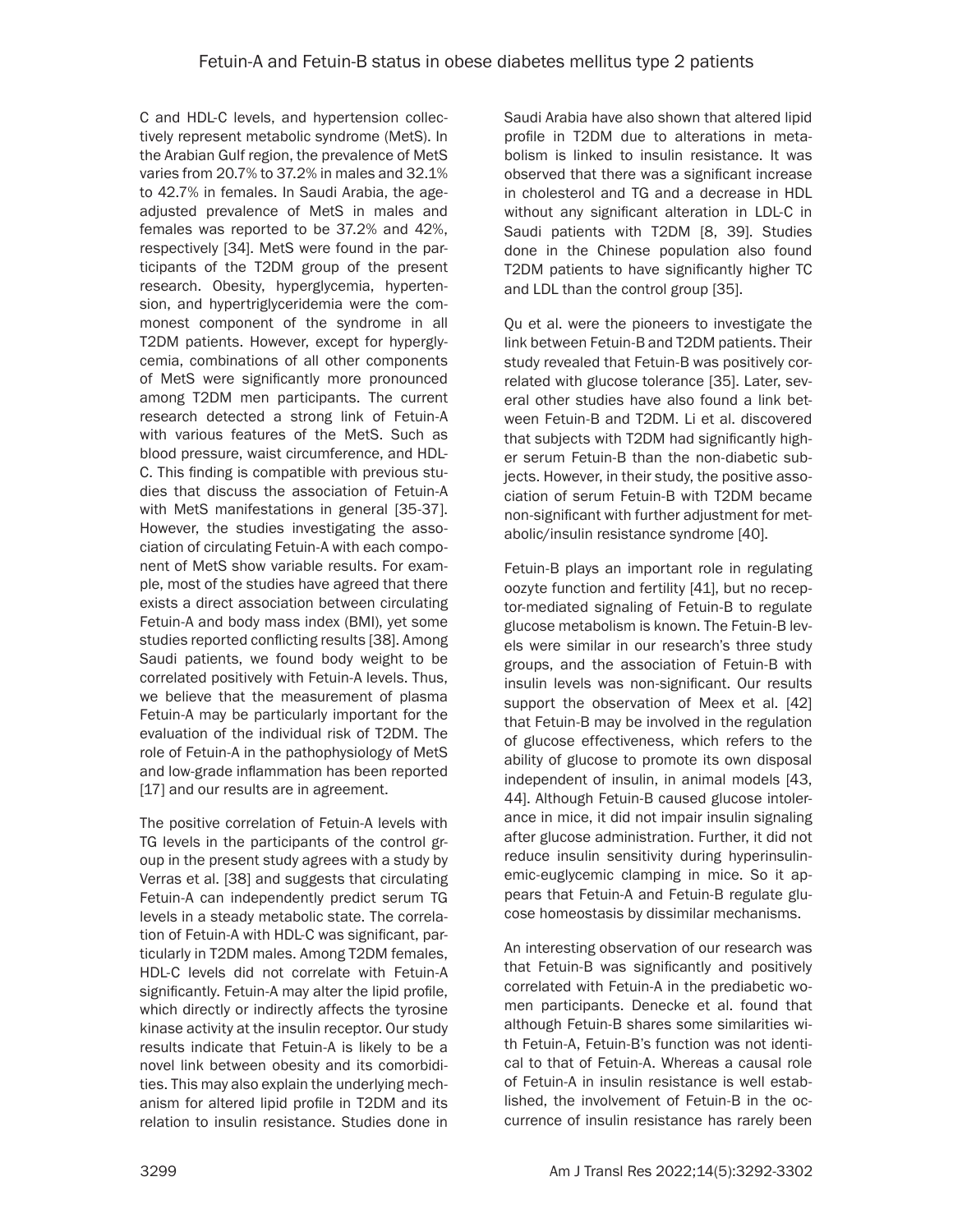studied [45]. Peter et al. found that the Fetuin-A and Fetuin-B might regulate glucose metabolism in slightly different ways, with Fetuin-A modulating insulin signaling and Fetuin-B affecting glucose effectiveness [46].

A potential lipid-regulating role of Fetuin-B was seen in our study since we found that Fetuin-B was significantly and negatively associated with TG in overall participants and specifically in T2DM women and prediabetic men. A significant direct association of Fetuin-B with HDL cholesterol was observed in prediabetic women. Further, Fetuin-B was found to be inversely associated with BP in overall participants. This finding supports the study, which stated that increased levels of Fetuin-B may play a role in vascular endothelial protection [47].

This study has some limitations that should be considered. First, the lack of significance in the concentration of our interest hepatokines might be due to the small sample number that contributed to the failure of some comparisons to reach statistical significance. Second, we did not have the onset of T2DM data in this study. Third, the gene polymorphism of these proteins in Saudi T2DM subjects hasn't been explored; it's important to mention the cross-sectional nature, making the interpretation of the results limited. Fourth, further studies with a larger sample size that include T2DM patients with other chronic complications and type 1 diabetes (T1D) should be performed to compare the action of Fetuin-A and Fetuin-B. Also, measurement of the Hb1AC is highly recommended. Finally, study how we can use Fetuin-A and Fetuin-B to treat T2DM needs to be conducted.

# **Conclusion**

This study did not find Fetuin-A or Fetuin-B levels in serum to be associated with T2DM. However, our results suggest that Fetuin-A may influence insulin resistance in the general adult Saudi population. We also found that serum Fetuin-A independently predicted serum TG levels in a steady metabolic state. Our results support the hypothesis that Fetuin-A may be involved in the pathogenesis of insulin resistance. This may contribute to future T2DM and metabolic syndrome development among Saudi adults. Serum Fetuin-B concentrations were inversely associated with TG in the general adult Saudi population thus Fetuin-B may play a role in vascular endothelial protection.

## Acknowledgements

The authors are grateful to the Deanship of Scientific Research, King Saud University for funding this research project through Vice Deanship of Scientific Research Chairs.

## Disclosure of conflict of interest

None.

Address correspondence to: Dr. Nasser M Al-Daghri, Chair for Biomarkers of Chronic Diseases, Biochemistry Department, College of Science, PO Box, 2455, Riyadh 11451, Saudi Arabia. Tel: 0096614675939; Fax: 0096614675931; E-mail: [aldaghri2011@gmail.com](mailto:aldaghri2011@gmail.com)

## References

- [1] Sun H, Saeedi P, Karuranga S, Pinkepank M, Ogurtsova K, Duncan BB, Stein C, Basit A, Chan JCN, Mbanya JC, Pavkov ME, Ramachandaran A, Wild SH, James S, Herman WH, Zhang P, Bommer C, Kuo S, Boyko EJ and Magliano DJ. IDF diabetes atlas: global, regional and country-level diabetes prevalence estimates for 2021 and projections for 2045. Diabetes Res Clin Pract 2022; 183: 109119.
- [2] Al-Daghri NM, Al-Attas OS, Alokail MS, Alkharfy KM, Yousef M, Sabico SL and Chrousos GP. Diabetes mellitus type 2 and other chronic non-communicable diseases in the central region, Saudi Arabia (Riyadh cohort 2): a decade of an epidemic. BMC Med 2011; 9: 76.
- [3] Saeidi A, Hackney AC, Tayebi SM, Ahmadian M and Zouhal H. Diabetes, insulin resistance, fetuin-B and exercise training. Ann App Sport Sci 2019; 7: 1-2.
- [4] Toprak K, Görpelioğlu S, Özsoy A, Özdemir Ş and Ayaz A. Does fetuin-A mediate the association between pro-inflammatory diet and T2DM risk? Nutr Hosp 2022; 39: 383-392.
- [5] Liu S, Hu W, He Y, Li L, Liu H, Gao L, Yang G and Liao X. Serum Fetuin-A levels are increased and associated with insulin resistance in women with polycystic ovary syndrome. BMC Endocr Disord 2020; 20: 6.
- [6] Malone JI and Hansen BC. Does obesity cause type 2 diabetes mellitus (T2DM)? Or is it the opposite? Pediatr Diabetes 2019; 20: 5-9.
- [7] Friedewald WT, Levy RI and Fredrickson DS. Estimation of the concentration of low-density lipoprotein cholesterol in plasma, without use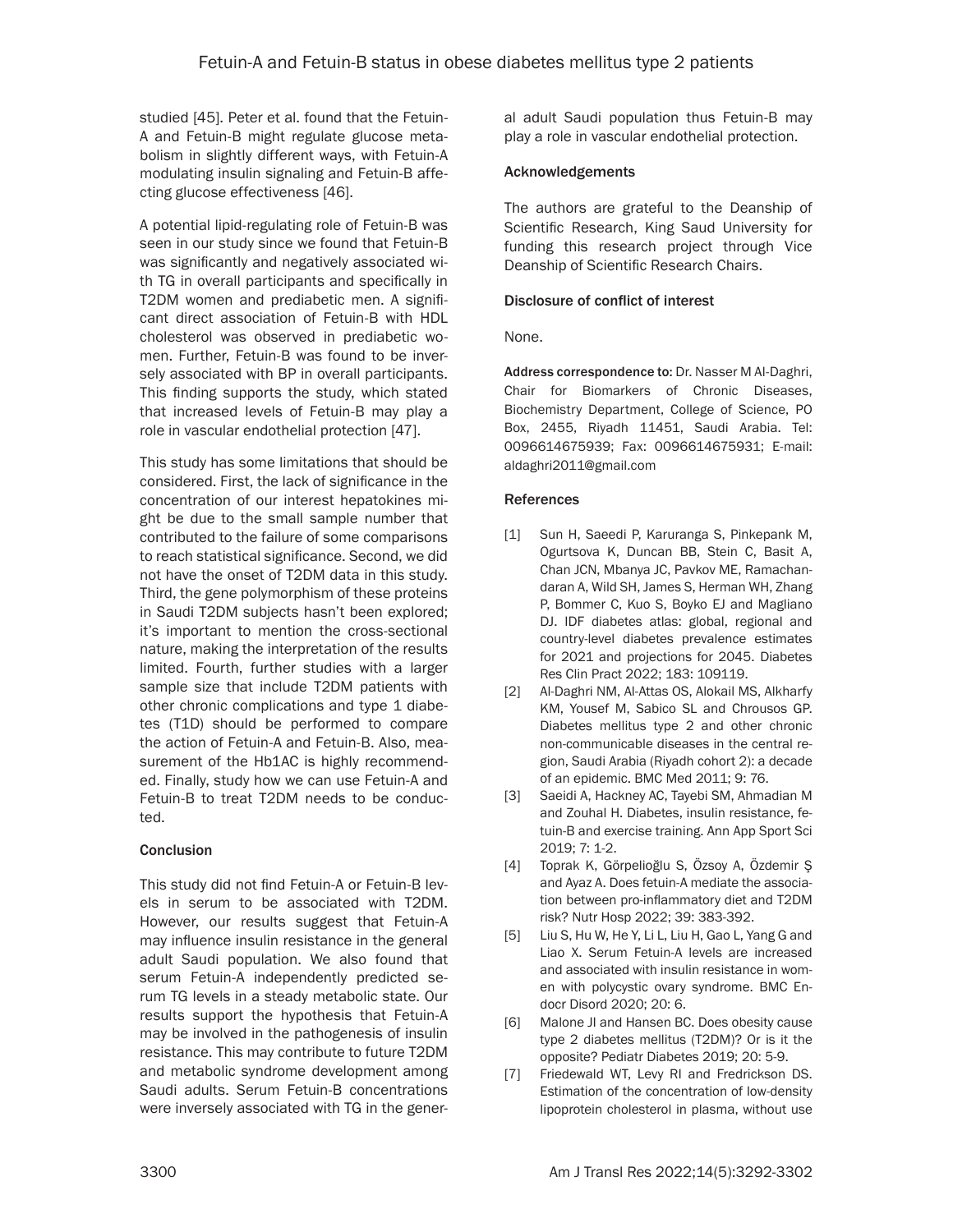of the preparative ultracentrifuge. Clin Chem 1972; 18: 499.

- [8] Al-Hamdan R, Avery A, Al-Disi D, Sabico S, Al-Daghri NM and McCullough F. Efficacy of lifestyle intervention program for Arab women with prediabetes using social media as an alternative platform of delivery. J Diabetes Investig 2021; 12: 1872-1880.
- [9] Alfawaz H, Naeef AF, Wani K, Khattak MNK, Sabico S, Alnaami AM and Al-Daghri NM. Improvements in glycemic, micronutrient, and mineral indices in arab adults with pre-diabetes post-lifestyle modification program. Nutrients 2019; 11: 2775.
- [10] Song A, Xu M, Bi Y, Xu Y, Huang Y, Li M, Wang T, Wu Y, Liu Y, Li X, Chen Y, Wang W and Ning G. Serum fetuin-A associates with type 2 diabetes and insulin resistance in Chinese adults. PLoS One 2011; 6: e19228.
- [11] Dutta D, Mondal SA, Kumar M, Hasanoor Reza AH, Biswas D, Singh P, Chakrabarti S and Mukhopadhyay S. Serum fetuin-A concentration predicts glycaemic outcomes in people with prediabetes: a prospective study from eastern India. Diabet Med 2014; 31: 1594-1599.
- [12] Lorant DP, Jrujicic M, Hoebaus C, Brix JM, Hoellerl F, Schernthaner G, Koppensteiner R and Schernthaner GH. Fetuin-A levels are increased in patients with type 2 diabetes and peripheral arterial disease. Diabetes Care 2011; 34: 156-161.
- [13] Sun Q, Cornelis MC, Manson JE and Hu FB. Plasma levels of Fetuin-A and hepatic enzymes and risk of type 2 diabetes in women in the U.S. Diabetes 2013; 62: 49-55.
- [14] Ishibashi A, Ikeda Y, Ohguro T, Kumon Y, Yamanaka S, Takata H, Inoue M, Suehiro T and Terada Y. Serum Fetuin-A is an independent marker of insulin resistance in Japanese men. J Atheroscler Thromb 2010; 17: 925-933.
- [15] Mori K, Emoto M and Inaba M, Fetuin-A; a multifunctional protein. Recent Pat Endocr Metab Immune Drug Discov 2011; 5: 124-146.
- [16] Mori K, Emoto M, Yoyokoyama H, Araki T, Teramura M, Koyama H, Shoji T, Inaba M and Nishizawa Y. Association of serum Fetuin-A with insulin resistance in type 2 diabetic and nondiabetic subjects. Diabetes Care 2006; 29: 468.
- [17] Ix JH, Chertow GM, Shlipak MG, Brandenburg VM, Ketteler Markus and Whooley Mary A. Fetuin-A and kidney function in persons with coronary artery disease - data from the heart and soul study. Nephrol Dial Transplant 2006; 21: 2144-2151.
- [18] Mathewsa ST, Chellama N, Srinivasa PR, Cintronb VJ, Leonb MA, Goustinb AS and Grunbergera G. Alpha2-HSG, a specific inhibitor of insulin receptor autophosphorylation, inter-

acts with the insulin receptor. Mol Cell Endocrinol 2000; 164: 87-98.

- [19] Vionnet N, Hani EH, Dupont S, Gallina S, Francke S, Dotte S, de Matos F, Durand E, Leprêtre F, Lecoeur C, Gallina P, Zekiri L, Dina C and Froguel P. Genomewide search for type 2 diabetes-susceptibility genes in French Whites: evidence for a novel susceptibility locus for early-onset diabetes on chromosome 3q27 qter and independent replication of a type 2-diabetes locus on chromosome 1q21-q24. Am J Hum Genet 2000; 67: 1470-1480.
- [20] Stefan N, Hennige AM, Staiger H, Machann J, Schick F, Kröber SM, Machicao F, Fritsche A and Häring HU. Alpha 2-heremans-schmid glycoprotein/Fetuin-A is associated with insulin resistance and fat accumulation in the liver in humans. Diabetes Care 2006; 29: 853-7.
- [21] Olokoba AB, Obateru OA and Olokoba LB. Type 2 diabetes mellitus: a review of current trends. Oman Med J 2012; 27: 269-273.
- [22] Khan HA, Sobki SH, Ekhzaimy A, Khan I and Almusawi MA. Biomarker potential of C-peptide for screening of insulin resistance in diabetic and non-diabetic individuals. Saudi J Biol Sci 2018; 25: 1729-1732.
- [23] Takata H, Ikeda Y, Suehiro T, Ishibashi A, Inoue M, Kumon Y and Terada Y. High glucose induces transactivation of the 2-HS glycoprotein gene through the ERK1/2 signaling pathway. J Atheroscler Thromb 2009; 16: 448-56.
- [24] Daveaul M, Davrinche C, Dielassil N, Lemetayer J, Julenl N, Hirot M, Amaud P and Lebretonl JP. Partial hepatectomy and mediators of inflammation decrease the expression of liver α2-HS glycoprotein gene in rats. FEBS Lett 1990; 273: 79-81.
- [25] Ellulu MS, Patimah I, Khaza'ai H, Rahmat A and Abed Y. Obesity & inflammation: the linking mechanism & the complications. Arch Med Sci 2017; 13: 851-863.
- [26] Lebretonl M, Stępień A, Wlazeł R, Paradowski M, Banach M and Rysz J. Obesity indices and inflammatory markers in obese non-diabetic normo-and hypertensive patients: a comparative pilot study. Atherosclerosis 2014; 235: E136-E137.
- [27] Flegal KM, Carroll MD, Ogden CL and Johnson CL. Prevalence and trends in obesity among US adults, 1999-2000. JAMA 2002; 288: 1723-7.
- [28] Tanamas SK, Reddy SP, Chambers MA, Clark EJ, Dunnigan DL, Hanson RL, Nelson RG, Knowler WC and Sinha M. Effect of severe obesity in childhood and adolescence on risk of type 2 diabetes in youth and early adulthood in an American Indian population. Pediatr Diabetes 2018; 19: 622-629.